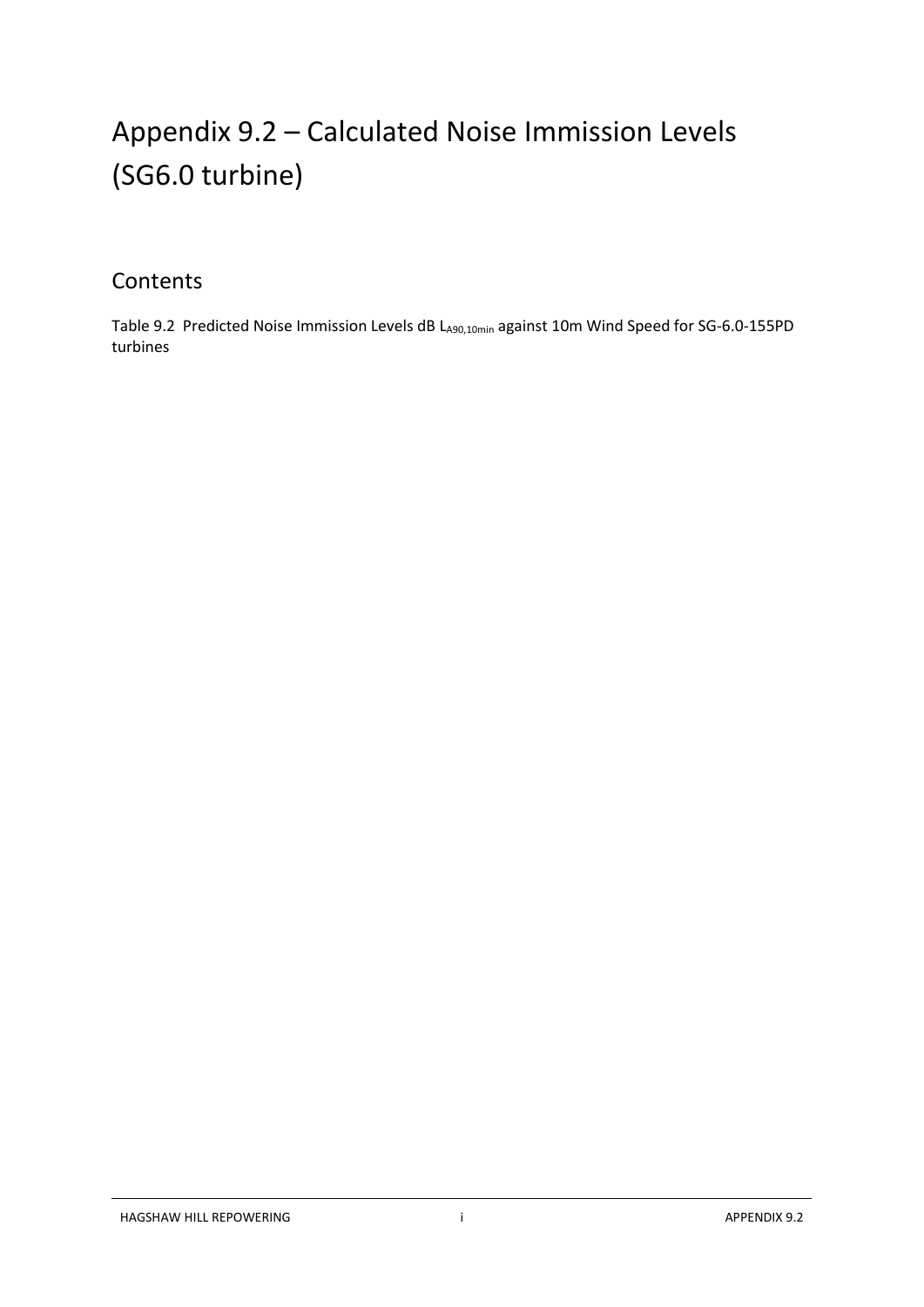This page is intentionally blank.

#### HAGSHAW HILL REPOWERING **ii** ii ali appendix 9.2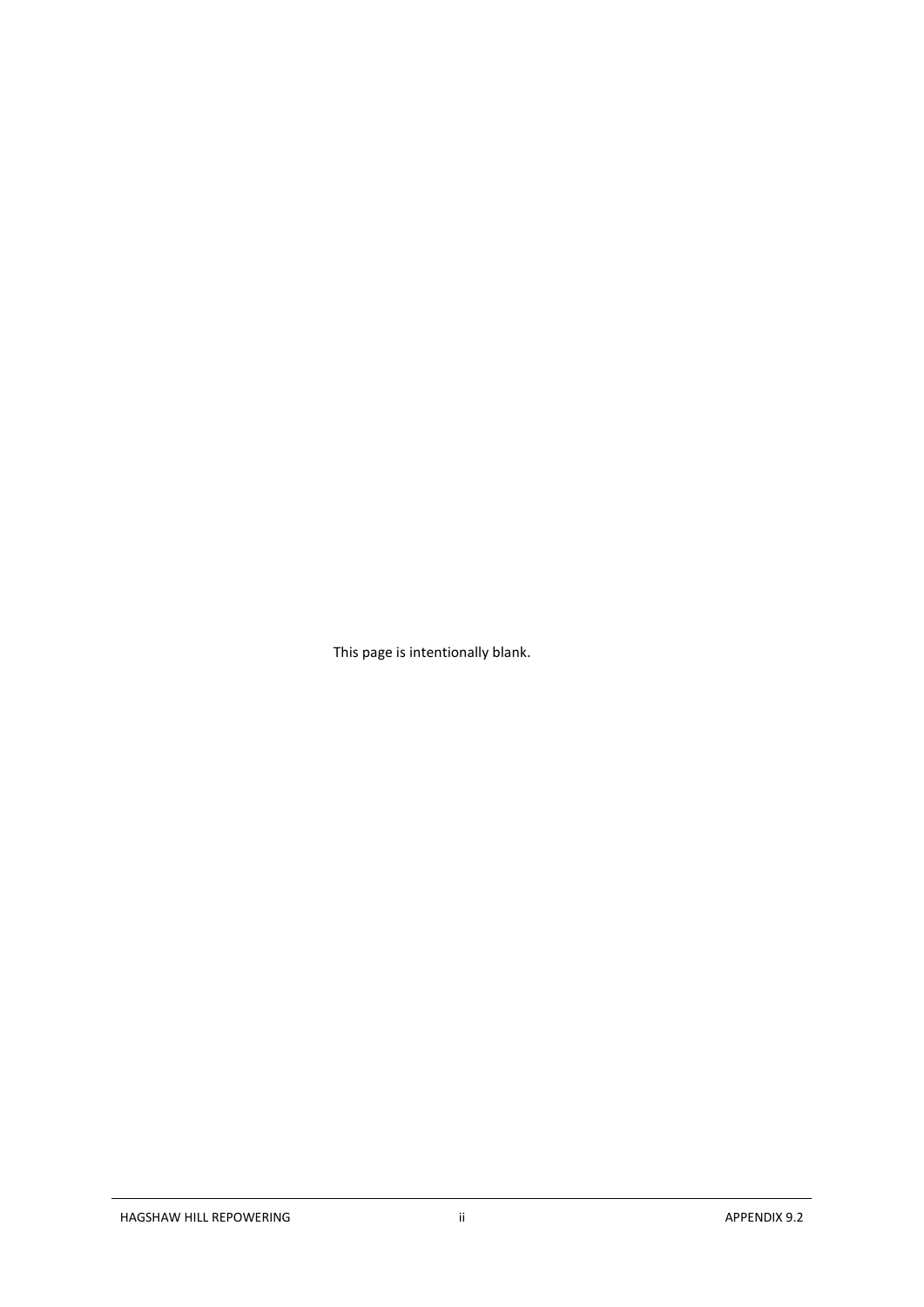## Appendix 9.2: Calculated Noise Immission Levels

| Receptor                 | 4m/s | 5m/s | 6m/s | 7m/s | 8m/s | 9m/s | 10 <sub>m</sub> /s | 11m/s | 12m/s |
|--------------------------|------|------|------|------|------|------|--------------------|-------|-------|
| Shielpark                | 24   | 29   | 32   | 32   | 32   | 32   | 32                 | 32    | 32    |
| Monksfoot                | 29   | 35   | 37   | 37   | 37   | 37   | 37                 | 37    | 37    |
| Carmacoup Fm Cott        | 25   | 31   | 33   | 33   | 33   | 33   | 33                 | 33    | 33    |
| Viaduct Cottage          | 26   | 31   | 34   | 34   | 34   | 34   | 34                 | 34    | 34    |
| <b>Bungalow Cottage</b>  | 25   | 30   | 33   | 33   | 33   | 33   | 33                 | 33    | 33    |
| Longhouse Cottage        | 25   | 31   | 33   | 33   | 33   | 33   | 33                 | 33    | 33    |
| <b>Braeface Cottage</b>  | 26   | 31   | 34   | 34   | 34   | 34   | 34                 | 34    | 34    |
| <b>Hillview Crescent</b> | 26   | 31   | 34   | 34   | 34   | 34   | 34                 | 34    | 34    |
| Hazelside Farm           | 24   | 30   | 32   | 32   | 32   | 32   | 32                 | 32    | 32    |
| <b>Station House</b>     | 24   | 29   | 32   | 32   | 32   | 32   | 32                 | 32    | 32    |
| <b>Blackwood Cottage</b> | 23   | 29   | 31   | 31   | 31   | 31   | 31                 | 31    | 31    |
| Scrogton                 | 21   | 27   | 29   | 29   | 29   | 29   | 29                 | 29    | 29    |
| Scrogtonhead             | 23   | 28   | 31   | 31   | 31   | 31   | 31                 | 31    | 31    |

#### **Table A9.2 – Predicted Noise Immission Levels dB LA90,10min against 10m Wind Speed for SG-6.0-155PD turbines**